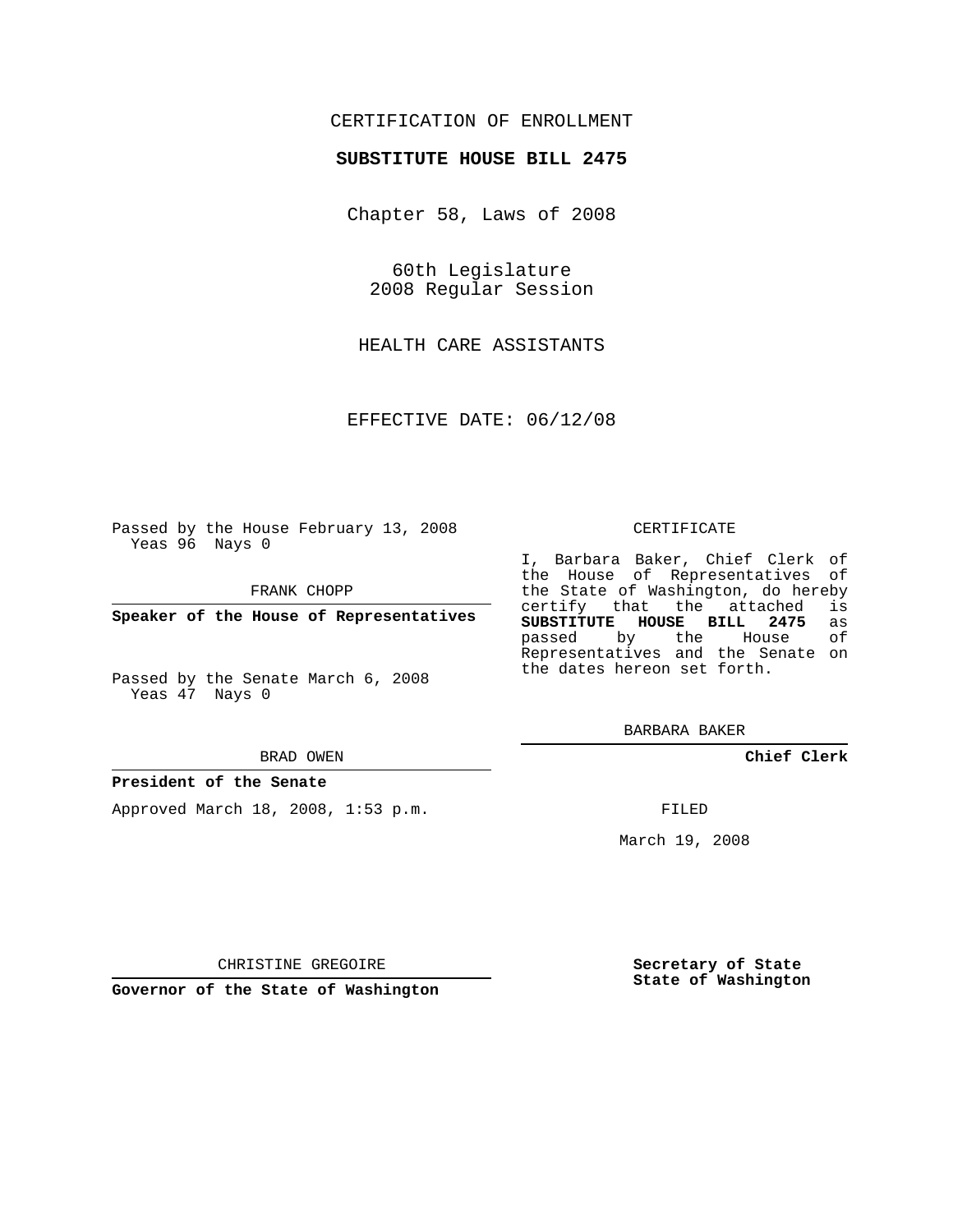# **SUBSTITUTE HOUSE BILL 2475** \_\_\_\_\_\_\_\_\_\_\_\_\_\_\_\_\_\_\_\_\_\_\_\_\_\_\_\_\_\_\_\_\_\_\_\_\_\_\_\_\_\_\_\_\_

\_\_\_\_\_\_\_\_\_\_\_\_\_\_\_\_\_\_\_\_\_\_\_\_\_\_\_\_\_\_\_\_\_\_\_\_\_\_\_\_\_\_\_\_\_

Passed Legislature - 2008 Regular Session

**State of Washington 60th Legislature 2008 Regular Session By** House Health Care & Wellness (originally sponsored by Representatives Cody, Morrell, and Green)

READ FIRST TIME 01/25/08.

1 AN ACT Relating to the practice of health care assistants; amending 2 RCW 18.135.010, 18.135.020, and 18.135.065; and adding a new section to 3 chapter 18.135 RCW.

4 BE IT ENACTED BY THE LEGISLATURE OF THE STATE OF WASHINGTON:

 5 **Sec. 1.** RCW 18.135.010 and 1984 c 281 s 1 are each amended to read 6 as follows:

7 It is in ((<del>the</del>)) <u>this state's</u> public interest that limited 8 authority to: (1) Administer skin tests and subcutaneous, intradermal, 9 intramuscular, and intravenous injections ((and to)); (2) perform minor 10 invasive procedures to withdraw blood ((<del>in this state</del>))<u>; and (3)</u> 11 administer vaccines in accordance with section 4 of this act be granted 12 to health care assistants who are not so authorized under existing 13 licensing statutes, subject to such regulations as will ((assure)) 14 ensure the protection of the health and safety of the patient.

15 **Sec. 2.** RCW 18.135.020 and 2001 c 22 s 2 are each amended to read 16 as follows:

17 ((As used in this chapter:)) The definitions in this section apply 18 throughout this chapter unless the context clearly requires otherwise.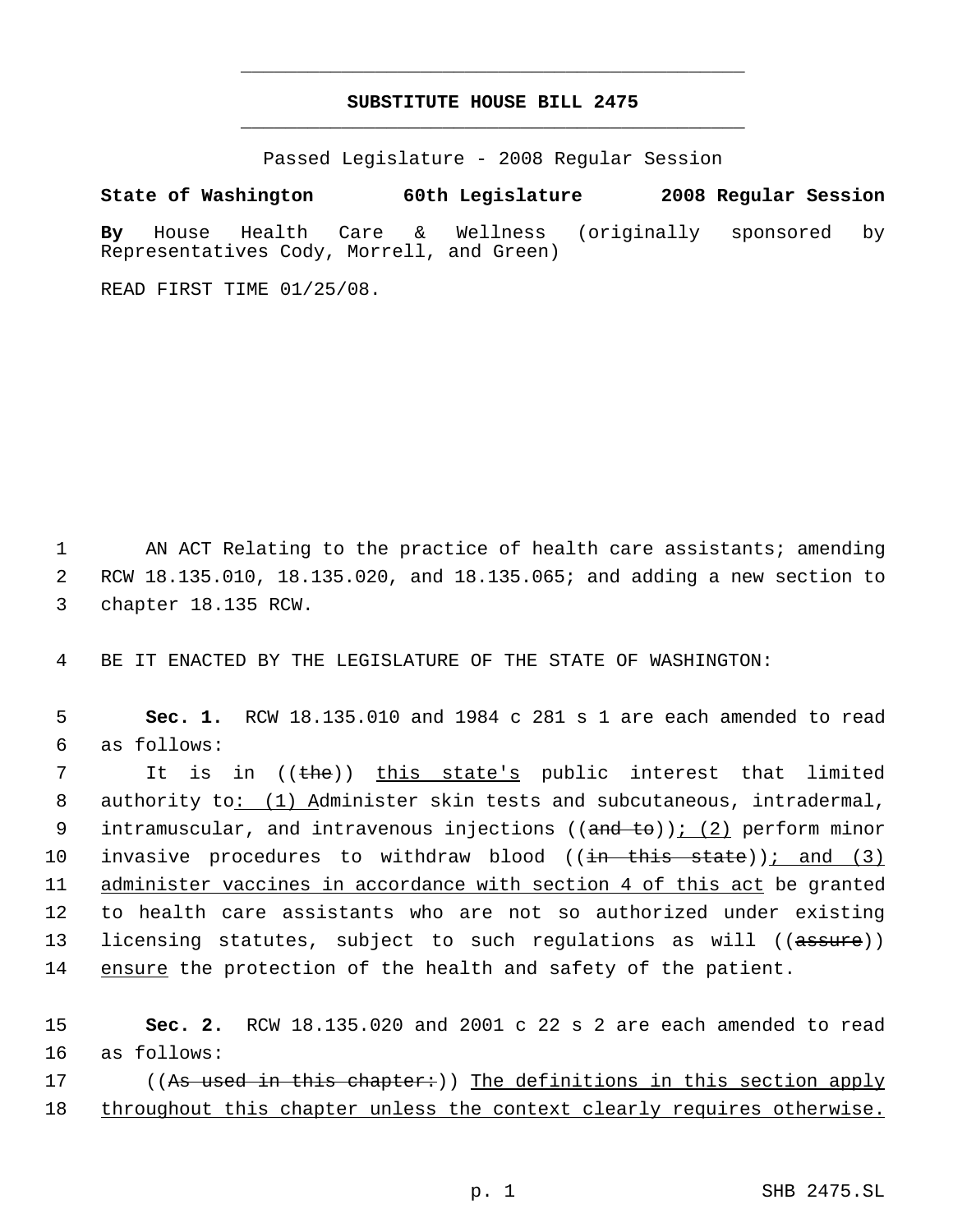(1) "Secretary" means the secretary of health.

 (2) "Health care assistant" means an unlicensed person who assists a licensed health care practitioner in providing health care to 4 patients pursuant to this chapter. However, persons trained by a federally approved end-stage renal disease facility who perform end- stage renal dialysis in the home setting are exempt from certification under this chapter.

(3) "Health care practitioner" means:

(a) A physician licensed under chapter 18.71 RCW;

 (b) An osteopathic physician or surgeon licensed under chapter 18.57 RCW; or

 (c) Acting within the scope of their respective licensure, a podiatric physician and surgeon licensed under chapter 18.22 RCW, a registered nurse or advanced registered nurse practitioner licensed 15 under chapter 18.79 RCW,  $(6\text{F})$  a naturopath licensed under chapter 18.36A RCW, a physician assistant licensed under chapter 18.71A RCW, or 17 an osteopathic physician assistant licensed under chapter 18.57A RCW.

 (4) "Supervision" means supervision of procedures permitted pursuant to this chapter by a health care practitioner who is physically present and is immediately available in the facility during 21 the administration of injections or vaccines, as defined in this chapter, but need not be present during procedures to withdraw blood.

 (5) "Health care facility" means any hospital, hospice care center, licensed or certified health care facility, health maintenance organization regulated under chapter 48.46 RCW, federally qualified health maintenance organization, renal dialysis center or facility federally approved under 42 C.F.R. 405.2100, blood bank federally licensed under 21 C.F.R. 607, or clinical laboratory certified under 20 C.F.R. 405.1301-16.

 (6) "Delegation" means direct authorization granted by a licensed health care practitioner to a health care assistant to perform the functions authorized in this chapter which fall within the scope of practice of the delegator and which are not within the scope of practice of the delegatee.

 **Sec. 3.** RCW 18.135.065 and 1991 c 3 s 276 are each amended to read as follows:

37 (1) Each delegator, as defined under RCW 18.135.020(6), shall